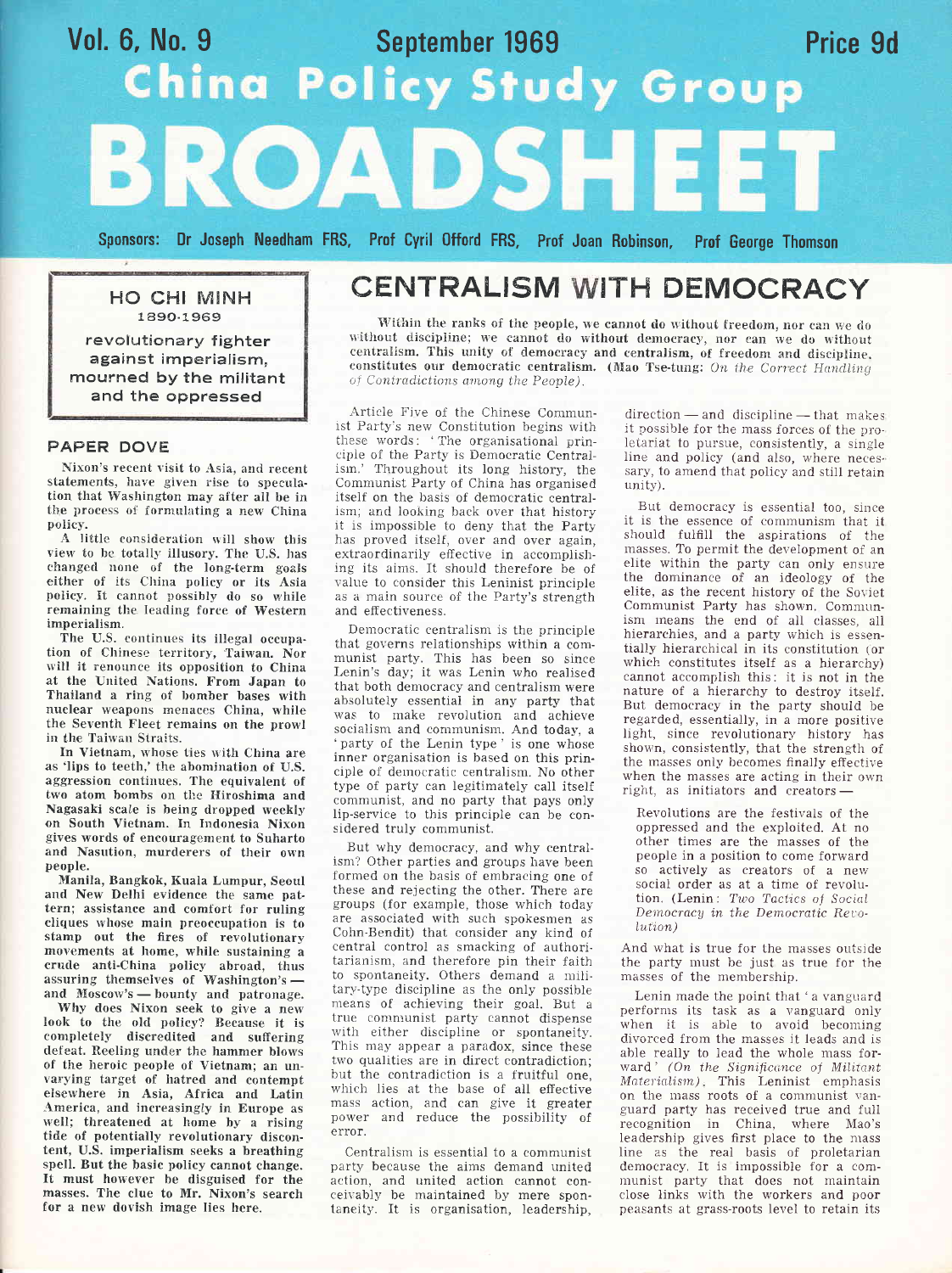revolutionary class perspective. Without the mass line — which revolutionary class perspective, without the mass line — which<br>means, the constant flow of ideas from the masses to the party, which then analyses them, concentrates them and takes them, in a new and more effective form, back to the masses — any coma new and more enective form, back to the masses — any com-<br>munist party (as the Soviet party again has clearly shown in recent years) will ossify and turn bureaucratic, corrupt and tyrannical.

# CONTRADICTORY CONCEPTS

It would obviously be impractical to expect that a principle which comprehends such contradictory concepts as freedom and discipline, democracy and centralism, can be put into effect through anything in the way of a tight and rigid formula. There can exist no set of rules for ensuring that democratic centralism will be maintained in any organisation; parties which Iapse into authoritarianism or ultra-democracy do not do so simply because of or for lack of any particular article in their constitution. Nor is it possible constantly to retain a perfect balance between the two extremes; since the two principles involved are constantly at struggle. Communist parties reflect this struggle by emphasising at one time or another one or the other aspect.

It has been said that Liu Shao-chi's counter-revolutionary line placed such stress on party discipline that the democratic element ceased to function effectively. He spoke of the ' danger' of democratic tendencies within the party 'loosening inner-party unity and weakening the fighting will of the party'; such ideas as this led to the devitalising of party democracy such ideas as this led to the devitalising of party democracy —<br>to such an extent that a fresh current of democratic thought and action had to be injected into the party from outside. This has been one function of China's Cultural Revolution. And since it would seem that any organisation must, at times, tend towards rigidity and over-organisation, the Cultural Revolution will stand, from now on, as an example, indeed the supreme example, of the way in which these tendencies can be effectively resisted.

## SHAM DEMOCRACY

It is to be appreciated that this concept of democracy is poles apart from the notion of liberal, parliamentary democracy current in the West. The sham of parliamentary democracy scarcely needs to be exposed; it merely presents the electoral masses with a choice between two brands of the same product, namely, bourgeois dictatorship. Only the connoisseur can tell White Horse blindfold, and five years of 'Labour' rule has surely confused all but the finest palates as to the difierence between the two available brands of parliamentary government. StiII, Iiberal bourgeois democracy does offer possibilities of self' expression and even of influence to a section of the population - virtue of its financial stake in the society and its thorough  $-$  that section which is permitted a certain social standing by education and indoctrination in the standards of the society. This, of course, is the so-called 'open society' upon which Western liberals are nowadays so fond of congratulating themselves. Communist democracy, on the other hand, refuses to grant special opportunities to any privileged stratum  $-$  it is democracy for the masses, and seeks to spread as widely as democracy for the masses, and seeks to spread as widely as possible among the masses the opportunities of self-expression and influence.

But all this must not lead us to undervalue the principle of centralism. As Lenin pointed out (in Left-Wing Communism), without 'an iron party tempered in the struggle . . . it is impossible to conduct such a struggle successfully.' And, with the grim years that followed 1917 in mind, he wrote:

Certainly, almost everyone now realises that the Bolsheviks could not have maintained themselves in power for two and a half months, Iet alone two and a half years, unless the strictest, truly iron discipline had prevailed in our Party...

Mao Tse-tung is explicit on this point. '(The) Communist Party not only needs democracy but needs centralisation even more' (Rectify the Party's Style of Work). Thus, in democratic centralism, 'the minority is subordinate to the majority, the lower level to the higher level, the part to the whole and the entire membership to the Central Committee.'

However, such subordination cannot be absolute, or we should be presented with an absolute hierarchy. And what is to be done, for example, when the line adopted by the Central Committee is incorrect? We have seen incorrect lines adopted and carried through by Central Committees right across Europe and beyond, so the question is not an aeademic one. It would seem fair to say that at this point, the democratic aspect must become dominant — in other words the party needs decmocracy<br>even more even more.

# LISTEN TO THE MASSES

It is interesting to note that the Ninth Congress of the Communist Party of China, in introducing a new Party Constitution (prepared, in the most democratic manner, on the basis of thousands of drafts from revolutionary committees, party branches, P.L.A. units, etc., with the masses given the opportunity of thorough discussion of the subsequent draft), has put forward entirely new formulations aimed at reinforcing the democratic character of the party. Again, it is necessary to stress that no set of written rules can ensure democracy; but the new Constitution was prepared in the spirit of the Cultural Revolution and is indeed a direct political result of that revolution. It can therefore be read as a crystallisation of the situation existing in the Chinese Party at the present time.

Article Five deserves careful study. This provides specifically that leading bodies of the party are to 'Iisten constantly to the opinions of the masses both inside and outside the party, and accept their supervision.' If a party member holds a different view with regard to the directives and decisions of the party organisations, he is allowed the right to reserve his views, and 'the right to bypass the immediate leadership and report directly to higher levels . . .'

This can be read as a sign that, in the present period, the Chinese Communist Party without in any sense departing Communist Farty — without in any sense departing<br>from centralism — may, in response to an upsurge of disciplined rrom centralism — may, in response to an upsurge of disciplined<br>initiative on the part of the masses, be tending to emphasise the ' democracy' aspect of democratic centralism. However that may be, the drafters of the Constitution stress the need to 'create a political situation in which there are both centralism and democracy, both discipline and freedom, both unity of will and personal ease of mind and liveliness '.

#### Annuol Subscrigtion Rates

U.K. and Commonwealth (sealed surface mail); 12s. 6d.

- china, Japan, Australia, N,z. (alrmall): 35s. 6d. (sealed); 20s. 6d. (unsealed),
- Other countries (surface mail): 18s. (U.S. \$2.90) sealed; 14s. 0d (u.s. S2.40) unsealed.

Other countries (airmail):30s. (U.S. \$420) sealed;18s. (U.S. \$2.90) unsealed.

THE BROADSHEET, 62 Parliament Hill, London, N.W.3.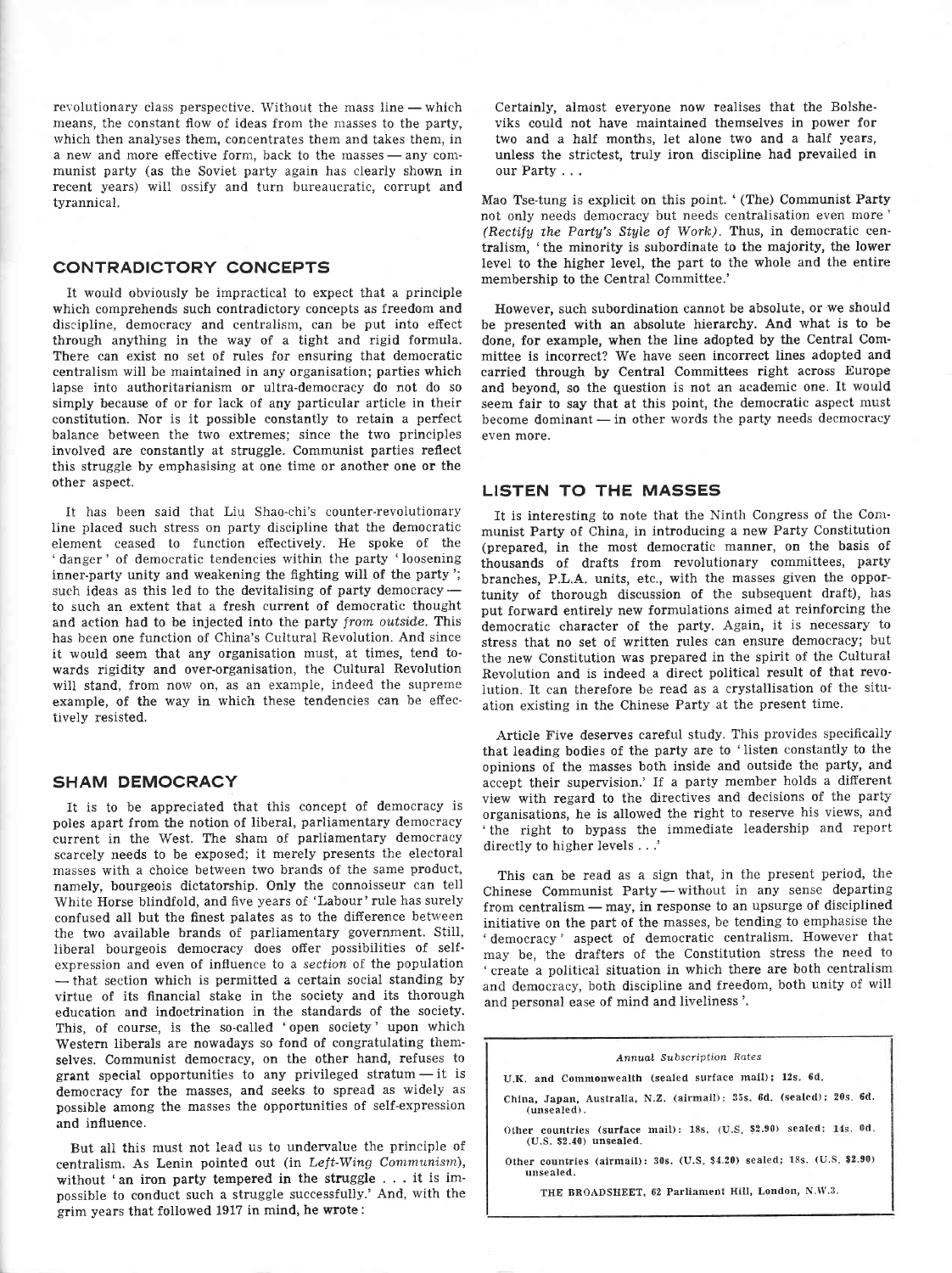# $NEW$  STAGE  $-$  NEW CONSTITUTION

The Constitution adopted by the Ninth Congress of the Chinese Communist Party on 14th April, 1969, is the fifth in the history of the Party $-1921$ , 1928, 1945, 1956, 1969. Each reflected the political situation in the country and the stage reached by the Revolution. In 1921 at ihe formation of the CPC the model was the Soviet Bolshevik Party; in 1928 the Constitution was re-drawn in the light of the experience of the betrayal by Chiang Kai-shek of the united front; in 1945 the Japanese invader had been defeated and the final struggle for liberation was about to begin; by 1956, seven years after the setting up of the People's Republic of China, agriculture had advanced to the stage of co-operatives over most of the country (to be followed in two years by the People's Communes), and industry was being changed over from private to joint stateprivate ownership. By 1969 the socialist transformation of the economic base had been virtually accomplished and, through the Cultural Revolution, a new way had been found to bring about ideological transformation essential for socialist consolidation and advance. The struggles which accompanied these achievements continued both inside and outside the Communist Party and, as became clear during the Cultural Revolution, were struggles for or against socialism.

-A few necessarily brief comparisons of the 1945, 1956, and 1969 Constitutions reveal the nature of the class struggle at each stage, and the changing balance of class forces.

# STAGES OF STRUGGLE

In 1945, because China was still a 'semi-colonial and semifeudal society . . . the Chinese revolution' was 'directed against imperialism and feudalism'. The main contradiction was therefore that of the anti-imperialist and anti-feudal forces united under the Chinese Communist Party against their internal and external enemies (see the 1945 constitution). In 1949 <sup>a</sup> qualitative change took place with the setting up of the People's Republic of China:

'The great victories of the Chinese people's war of liberation and of the people's revolution have put an end to the era of the rule of imperialism, feudalism and bureaucratic eapitalism in China. From the status of the oppressed, the Chinese people has attained that of the master in a new society and a new state  $\dots'$  (Common Programme of the Chinese People's Political Consultative Conference, adopted at the First Plenary Session, 12th September, 1949).

From then onward the main contradiction was that between the proletariat and their revolutionary allies striving for socialism, led by Mao Tse-tung, against reactionaries and revisionists both inside and outside China. State power was in the hands of 'the people's democratic united front composed of the Chinese working class, peasantry, petty bourgeoisie, national bourgeoisie and other patriotic democratic eiements, based on the alliance of workers and peasants and led by the working class (Common Programme). The Preamble of the Constitution of the Feople's Republic of China, adopted 20th September, 1954, by the First National People's Congress, reaffirms the position of the working class as the leading force — under the guidance of the working class as the leading force—under the guidance of<br>the Communist Party — to ensure 'the gradual abolition of me communist rarty – to ensure the gradual abolition of exploitation and the building of a socialist society'. This step-by-step advance towards socialism was accomplished in the course of sharp class struggles.

The 1956 Party Constitution, however, does not reflect the reality of the class struggles, simply observing that, for 'complete victory for the great cause of socialism . . . the Party must continue to pay attention to the elimination of capitalist factors and influence . . . and make determined efforts to mohilise and unite all the positive forces throughout the

country'. The main task of the Communist Party was said to be:

'by continuously adopting correct methods to transform what now remains of capitalist ownership into ownership by the whole people, transform what remains of individual ownership by the working masses, uproot the system of exploitation and remove all the causes that give rise to such a system.'

This reads like a programme of peaceful transition to the state of the whole people, ignoring class struggle.

## CONTINUING REVOLUTION

Between 1956 and 1969 the clear analyses by the Chinese Communist Party in the Sino-Soviet ideological dispute and thc Cultural Revolution exposed the fallacy of 'the state of the whole people' in the period of socialism, when classes, class contradictions and class conflicts continue. By contrast with the 1956 document, the 1969 Constitution states:

'The basic programme of the Communist Party of China is the complete overthrow of the bourgeoisie and all other exploiting classes, the establishment of the dictatorship of the proletariat in place of the dictatorship of the bourgeoisie and the triumph of socialism over capitalism. The ultimate aim of the Party is the realisation of Communism.'

Even though the 1956 document says that 'the aim of the Party is the achievement of socialism and communism', it still needed a Cultural Revolution to make clear to everyone the real meaning of Lenin's statement that 'the main question of every revolution is, undoubtedly, the question of state power. In the hands of which class power is  $+$  this decides everything ' In the fiands of which class power  $s = \text{ms}$  decides everything (One of the Fundamental Questions of the Revolution, 1917). In his Report to the Ninth Congress Lin Piao reiterated this point: 'The fundamental question in the current great revolution in the realm of the superstructure is the question of political power, a question of which class holds leadership.' And the 1969 Constitution emphasises the point when it refers explicitly to 'the threat of subversion and aggression by imperialism and modern revisionism', stating that 'only by depending on the Marxist theory of continued revolution and on practice under its guidance' can the proletariat win the struggle against the bourgeoisie and all other exploiting classes'.

## MASS SUPERVISION

The theoretical basis on which the Chinese Communist Party relies was set out in all three Constitutions. In 1945 it was said: 'The Communist Party of China guides its entire work by the teachings which unite the theories of Marxism-Leninism with the actual practice of the Chinese Revolution - the Thought Ine actual practice of the Unitiese Revolution—the Thought<br>of Mao Tse-tung.' But in 1956 there is no reference to Mao's Thought or to Mao, the Constitution merely stating: ' The Communist Party of China takes Marxism-Leninism as its guide to action.' In 1969 the Constitution states: 'The Communist Party of China takes Marxism-Leninism-Mao Tse-tung Thought as the theoretical basis of its thinking. Mao Tse-tung Thought is Marxism-Leninism of the era in which capitalism is heading for total collapse and socialism is advancing to world-wide victory.'

In all three Constitutions the basic organisational principle is declared to be democratic centralism and individual members are given the right to criticise Party organisations and cadres, Similarly, they have the right to submit any appeal or complaint up to and including the Central Committee. They are also urged to maintain close links with working people outside the Party, to listen to them, and consult with them. The real difference lies, not in the wording of the three Constitutions, but